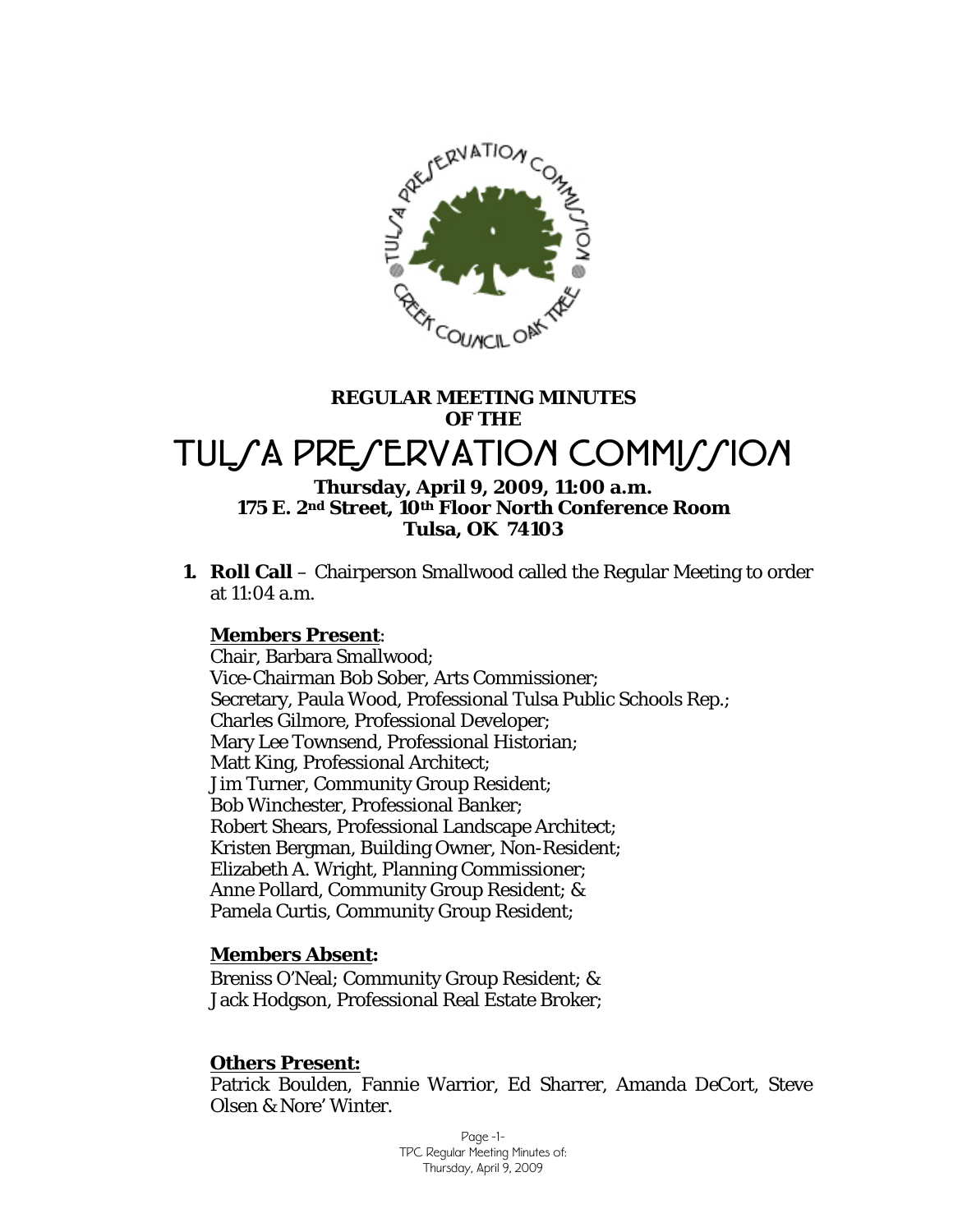Chair Smallwood introduced new TPC member Anne Pollard to the Commission. She stated that Commissioner Pollard will be serving on the Board as one of our Community Group Residents. The Commission warmly welcomed her.

#### **2. Approval of Minutes of Previous Meetings of Regular Meeting Minutes for March 12, 2009;**

Chair Smallwood asked if anyone would like to make a motion to approve the Regular Meeting Minutes for March 12, 2009.

Commissioner Bergman made a motion to *Approve* the Regular Meeting Minutes for March 12, 2009 with minor corrections. Commissioner Winchester seconded.

Chair Smallwood asked for roll call to be announced.

#### **By a show of hands, all "In Favor" of the motion to**  *Approve the March 12, 2009 Regular Meeting Minutes***:**

- (1) Chair Smallwood;
- (2) Vice-Chair Sober;
- (3) Secretary Wood;
- (4) Charles Gilmore;
- (5) Mary Lee Townsend;
- (6) Robert Shears;
- (7) Matt King;
- (8) Kristen Bergman;
- (9) Jim Turner;
- (10) Pamela Curtis;
- (11) Bob Winchester;
- (12) Elizabeth Wright; &
- (13) Anne Pollard;

# **All Opposed:**

None;

# **All Abstaining:**

None;

## **All not present during this vote:**

None.

The motion was *Approved Unanimously* by members present and voting.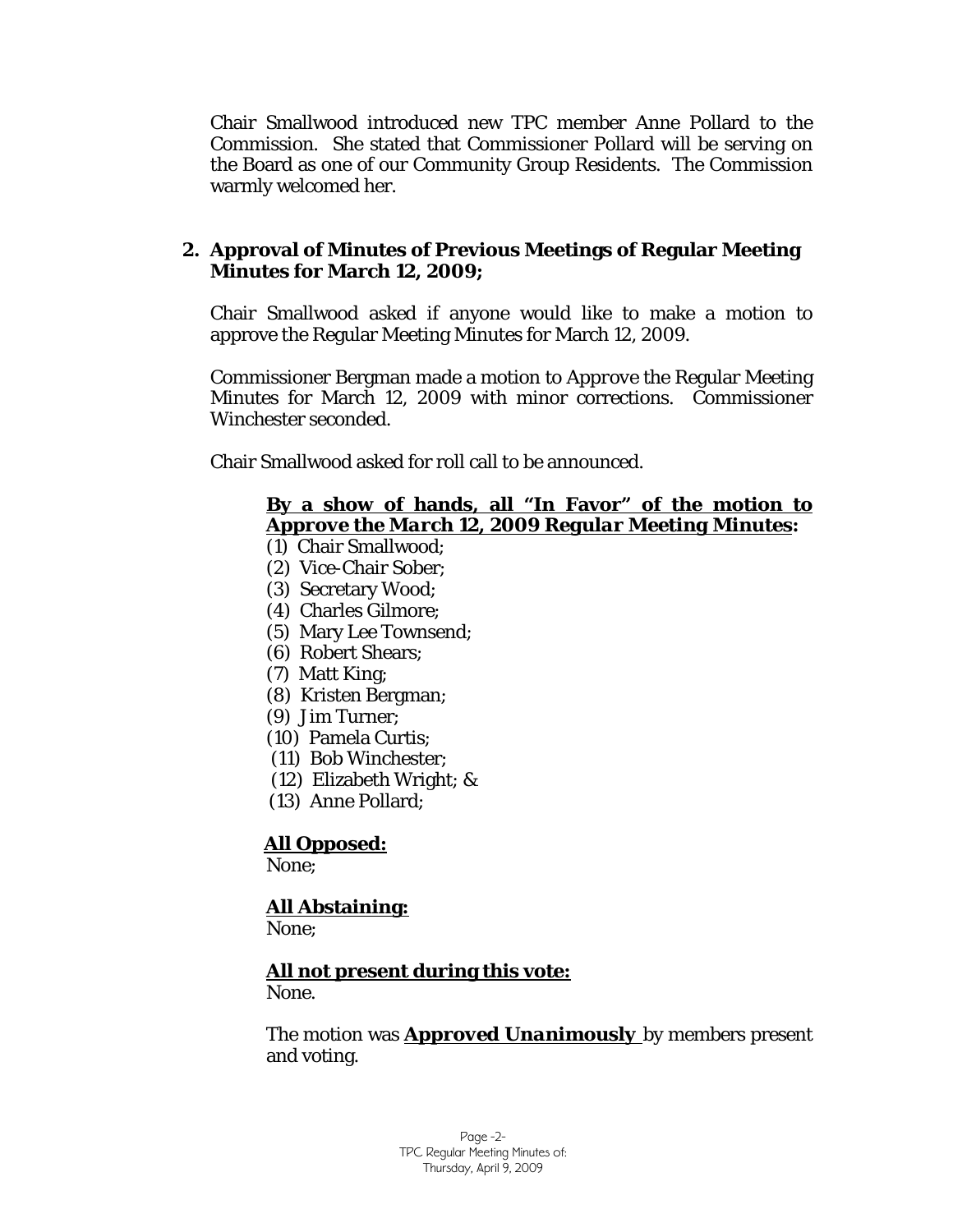#### **Approval of Minutes of Special Meeting Minutes for March 24, 2009;**

Chair Smallwood asked if anyone would like to make a motion to approve the Special Meeting Minutes for March 24, 2009.

Commissioner Bergman made a motion to *Approve* the Special Meeting Minutes for March 24, 2009 as presented. Commissioner King seconded.

Chair Smallwood asked for roll call to be announced.

#### **By a show of hands, all "In Favor" of the motion to**  *Approve the March 24, 2009 Special Meeting Minutes***:**

- (1) Chair Smallwood;
- (2) Vice-Chair Sober;
- (3) Secretary Wood;
- (4) Charles Gilmore;
- (5) Mary Lee Townsend;
- (6) Robert Shears;
- (7) Matt King;
- (8) Kristen Bergman;
- (9) Elizabeth Wright;
- (10) Pamela Curtis; &
- (11) Bob Winchester;

# **All Opposed:**

None;

## **All Abstaining:**

- (12) Jim Turner; &
- (13) Anne Pollard;

## **All not present during this vote:**

None.

The motion was *Approved by Majority* by members present and voting.

## **3. A. Historic Preservation Committee**

## **i. Announcement of Conflict of Interest**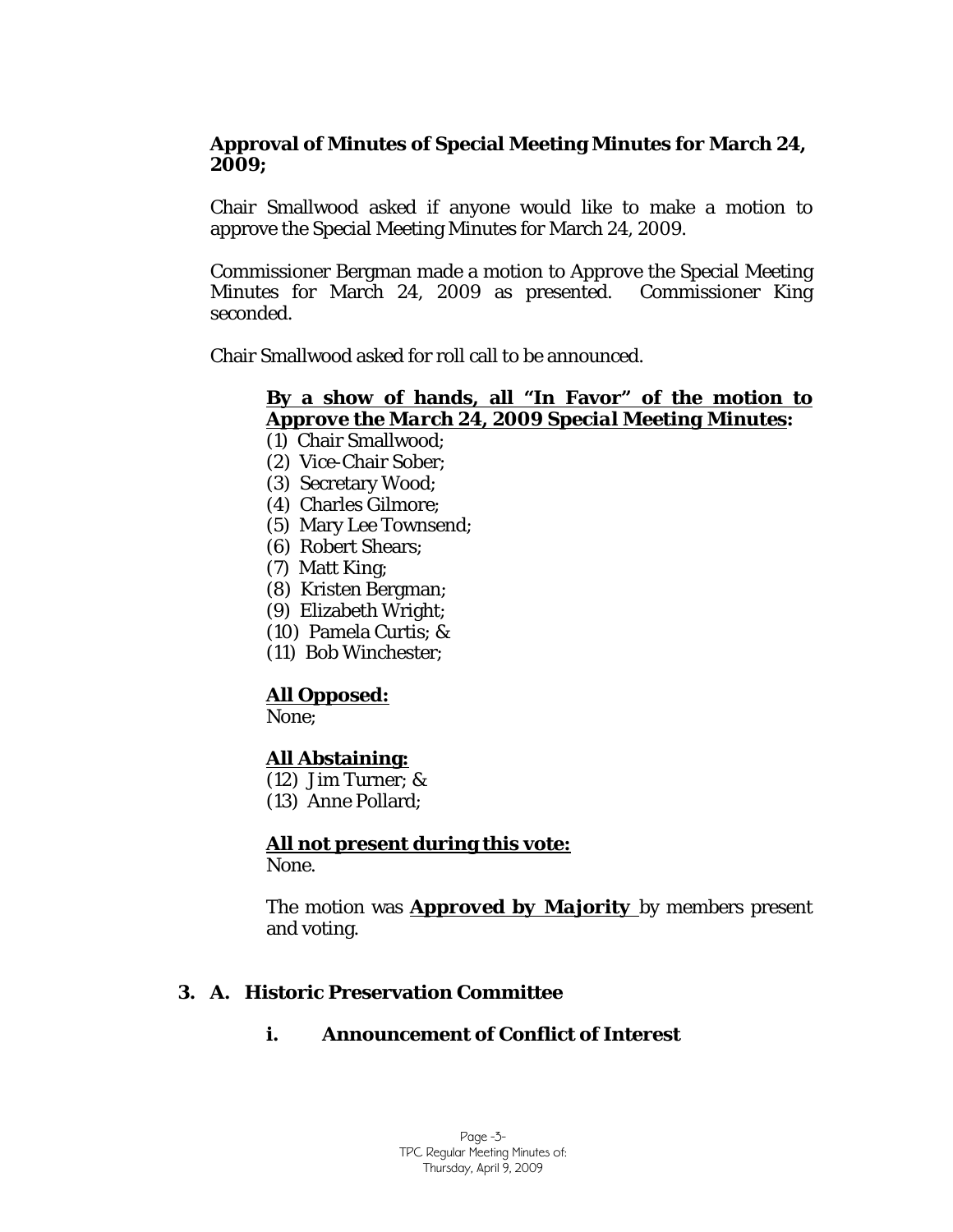Chair Smallwood asked the Commission if anyone had a conflict of interest with any of the three (3) Certificate of Appropriateness (COA) requests that have been brought before the Commission today. Commissioner Pollard responded by stating that she had a conflict of interest with COA application #1, Duane Cuthbertson's proposal.

Chair Smallwood stated that she will ask Commissioner Pollard to please leave the meeting room shortly before the Commission reviews COA application #1 due to the Commissioner having a conflict of interest with Mr. Cuthbertson's proposal.

#### **ii. Applications for Certificate of Appropriateness**

Chair Smallwood briefly informed the COA applicants of how their proposals would be reviewed by the Tulsa Preservation Commission for a final determination.

Chair Smallwood moved to COA Agenda Item #3, Steve Olsen's proposal because COA Applicants #1 and #2 were not present at this meeting.

#### **3. 1020 E. 18th Street** (North Maple Ridge)

Applicant: Steve Olsen Request: Construct 2' tall by 3' wide sandstone planter on west side of lot according to plans submitted. COA Subcommittee Complete Application Date: 04-07-2009 *APPROVAL WITHOUT CONDITIONS* 

Mr. Sharrer presented Steve Olsen's Certificate of Appropriateness application to the Commission for a final review. Mr. Sharrer stated that Mr. Olsen plans to construct a 2 foot tall by 3 foot wide sandstone planter on the west side of the lot according to the plans that were submitted.

Photographs and drawings were available for review and a slide presentation was shown of the structure in the North Maple Ridge Historic District.

Mr. Sharrer read the guidelines for Mr. Olsen's proposal under *Additions* for North Maple Ridge.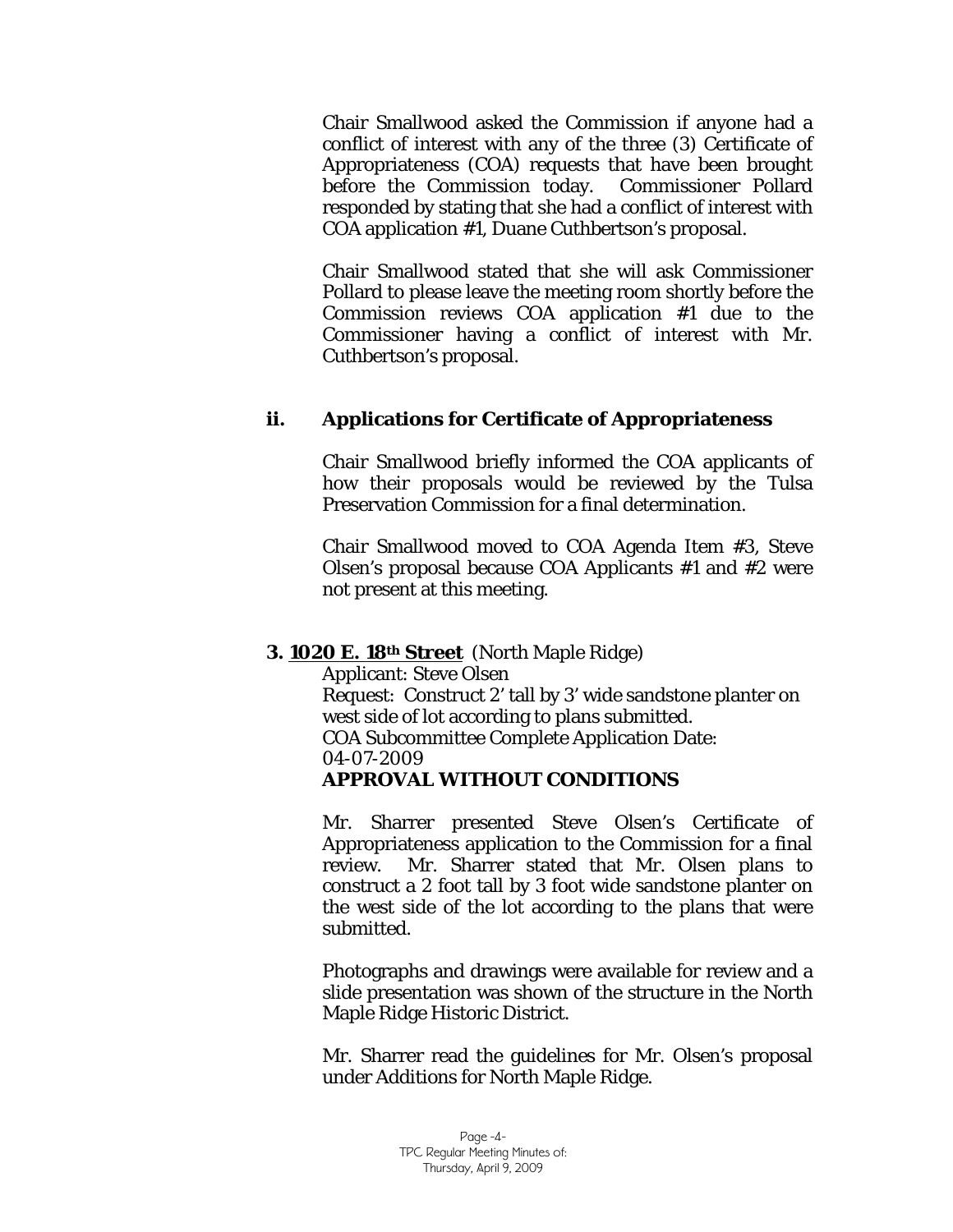Chair Smallwood asked Mr. Olsen if he had any information to add to Mr. Sharrer's presentation; and Mr. Olsen responded by stating that Mr. Sharrer had covered everything very well. Mr. Olsen answered a few other questions that were asked by the Commission.

Chair Smallwood asked Secretary Wood to please give her report of the recommendation from the COA Subcommittee on Mr. Olsen's application.

Secretary Wood stated that the COA Subcommittee considered Mr. Olsen's application to be complete at the April 7, 2009 meeting. She stated that the COA Subcommittee recommended by a unanimous vote to *Approve* Mr. Olsen's proposal for *Additions* based on the appropriate design guidelines for additions; and that she would like to make a motion to approve Mr. Olsen's application with no conditions.

The motion was seconded by Commissioner King.

After further review of this application, Chair Smallwood asked for roll call to be announced.

#### **By a show of hands, all "In Favor" of the motion to "***Approve"* **Steve Olsen's application without conditions:**

- (1) Chair Smallwood;
- (2) Vice-Chair Sober;
- (3) Secretary Wood;
- (4) Charles Gilmore;
- (5) Mary Lee Townsend;
- (6) Robert Shears;
- (7) Matt King;
- (8) Kristen Bergman;
- (9) Jim Turner;
- (10) Pamela Curtis;
- (11) Bob Winchester;
- (12) Elizabeth Wright; &
- (13) Anne Pollard;

#### **All Opposed:**

None;

## **All Abstaining:**

None;

Page -5- TPC Regular Meeting Minutes of: Thursday, April 9, 2009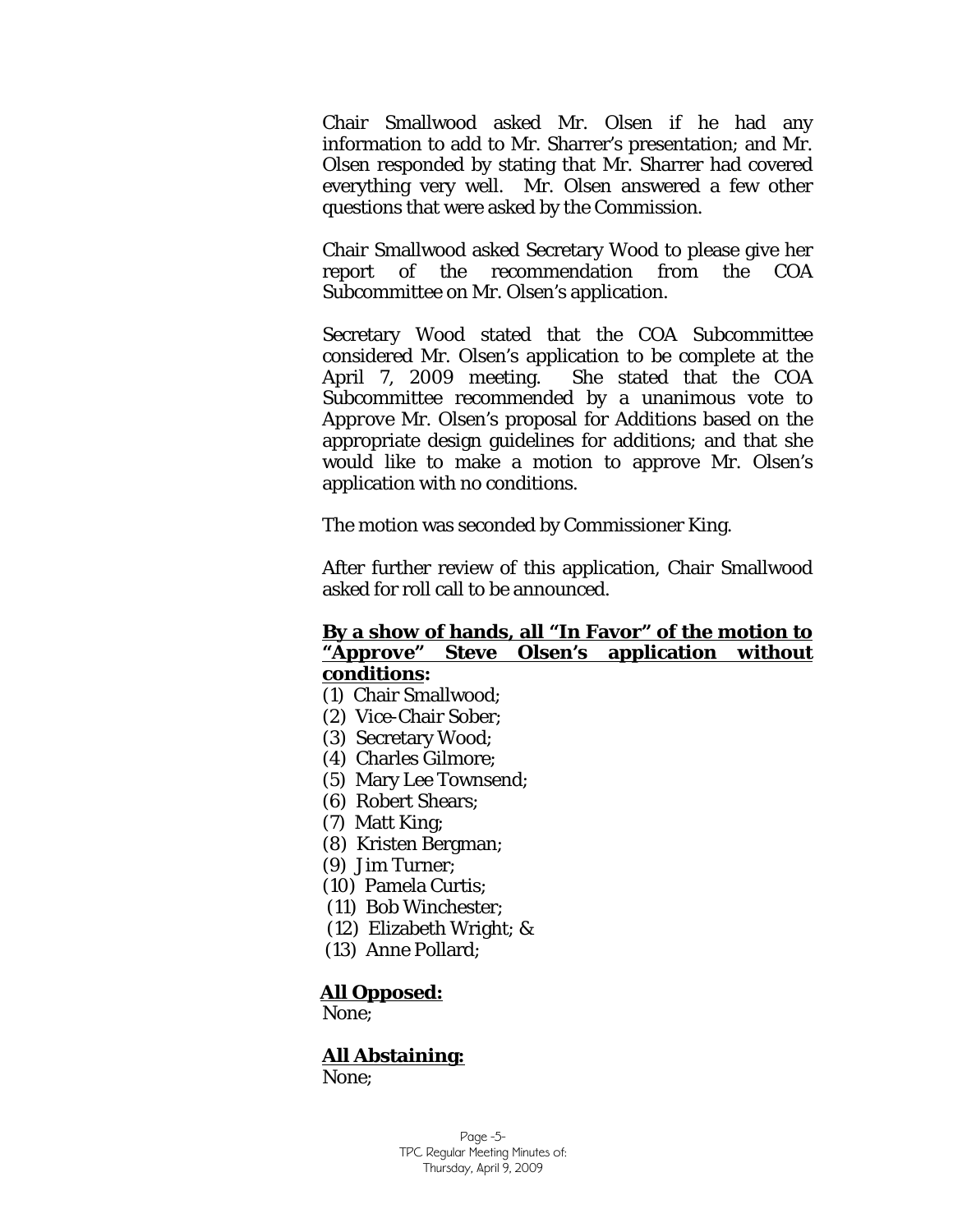## **All not present during this vote:**

None.

The motion was *Approved Unanimously* by members present and voting.

*The Tulsa Preservation Commission Approved Steve Olsen's proposal based on guidelines under Section VIIIB Building Site, B.1.1.3 for Additions to Existing Residential Structures for the North Maple Ridge Historic District.*

Chair Smallwood announced that the Commission will be reviewing COA application #1. She asked Commissioner Pollard to please leave the room because she had a conflict with application #1; and that someone will come get her after the Commission has voted on the proposal. At 11:20 a.m., Commissioner Pollard stepped out of the conference room.

#### **1. 1603 S. Rockford Avenue** (Swan Lake)

Applicant: Duane Cuthbertson Request: Install 4' metal fence along perimeter of front yard. COA Subcommittee Complete Application Date: 04-07-2009 *APPROVAL WITHOUT CONDITIONS* 

Mr. Sharrer presented Duane Cuthbertson's Certificate of Appropriateness application to the Commission for a final review. Mr. Sharrer stated that Mr. Cuthbertson plans to install a 4 foot metal fence along the perimeter of the front yard of the property.

Photographs and drawings were available for review and a slide presentation was shown of the structure in the Swan Lake District.

Mr. Sharrer read the guidelines for this proposal under *New Construction* for the Swan Lake District.

COA applicant, Duane Cuthbertson was unable to attend this meeting.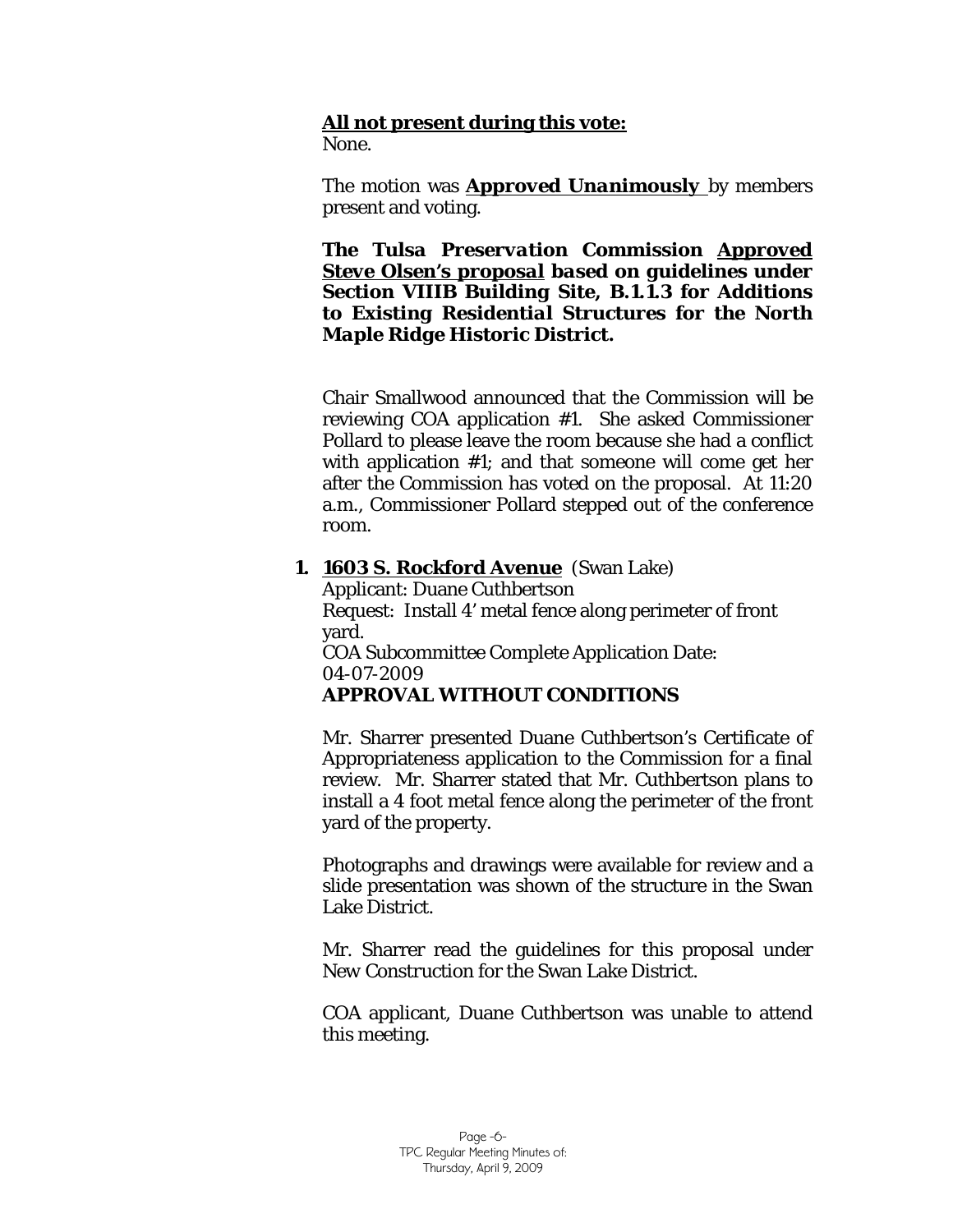Chair Smallwood asked Secretary Wood to please give her report of the recommendation from the COA Subcommittee on Mr. Cuthbertson's application.

Secretary Wood stated that the COA Subcommittee considered Mr. Cuthbertson's application to be complete at the April 7, 2009 meeting. She stated that the COA Subcommittee recommended by a unanimous vote to *Approve Mr. Cuthbertson's* proposal for *New Construction*  based on the appropriate design guidelines for new construction with conditions:

 $\Diamond$  That the applicant may install a 3' or 4' fence

Secretary Wood stated that she would like to make a motion to approve Mr. Cuthbertson's application with no conditions.

Commissioner King seconded the motion.

After further review of this application, Chair Smallwood asked for roll call to be announced.

#### **By a show of hands, all "In Favor" of the motion to "***Approve"* **Duane Cuthbertson's application with no conditions:**

- (1) Chair Smallwood;
- (2) Vice-Chair Sober;
- (3) Secretary Wood;
- (4) Charles Gilmore;
- (5) Mary Lee Townsend;
- (6) Robert Shears;
- (7) Matt King;
- (8) Kristen Bergman;
- (9) Jim Turner;
- (10) Pamela Curtis;
- (11) Bob Winchester; &
- (12) Elizabeth Wright;

#### **All Opposed:**

None;

#### **All Abstaining:**

None;

#### **All not present during this vote:**

(13) Anne Pollard;

Page -7- TPC Regular Meeting Minutes of: Thursday, April 9, 2009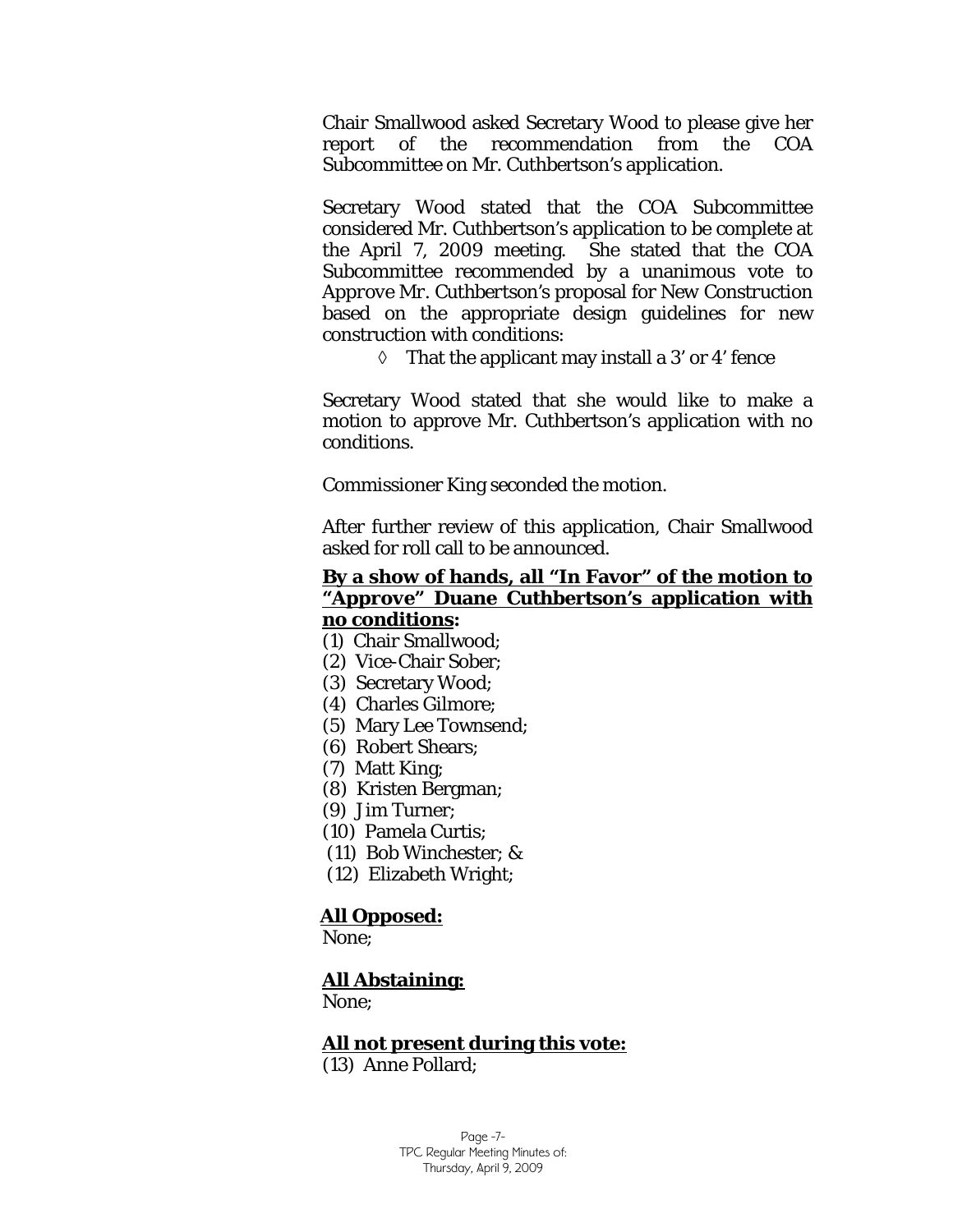The motion was *Approved Unanimously* by members present and voting.

*The Tulsa Preservation Commission Approved Duane Cuthbertson's proposal based on guidelines under Section VIIIC Building Site, C.1.1.5 for New Construction in the Swan Lake Historic District.*

Chair Smallwood asked one of the Commissioners to please alert Commissioner Pollard that she could return to the conference room. Commissioner Pollard returned to the meeting room at 11:25 a.m.

#### **2. 2215 E. 18th Street** (Yorktown)

Applicant: Denise Brewer Request: Widen driveway by 36" with concrete pavers. COA Subcommittee Complete Application Date: 04-07-2009 *DENIED* 

Mr. Sharrer presented Denise Brewer's Certificate of Appropriateness application to the Commission for a final review. Mr. Sharrer stated that Ms. Brewer has widened her driveway by 36" with concrete pavers.

Photographs and drawings were available for review and a slide presentation was shown of the structure in the Yorktown District.

Mr. Sharrer read the guidelines for this proposal under *Additions* to the Yorktown District.

Commissioners stated that the use of these concrete pavers is inappropriate for this driveway. They stated that within three (3) months the applicant will see erosion down the slope of the hill; and that the pavers are already cracked because it doesn't have a base. Other commissioners believe that the applicant made a poor solution under the circumstances; and that the pavers were an inappropriate material for widening the driveway.

COA applicant, Denise Brewer was unable to attend this meeting.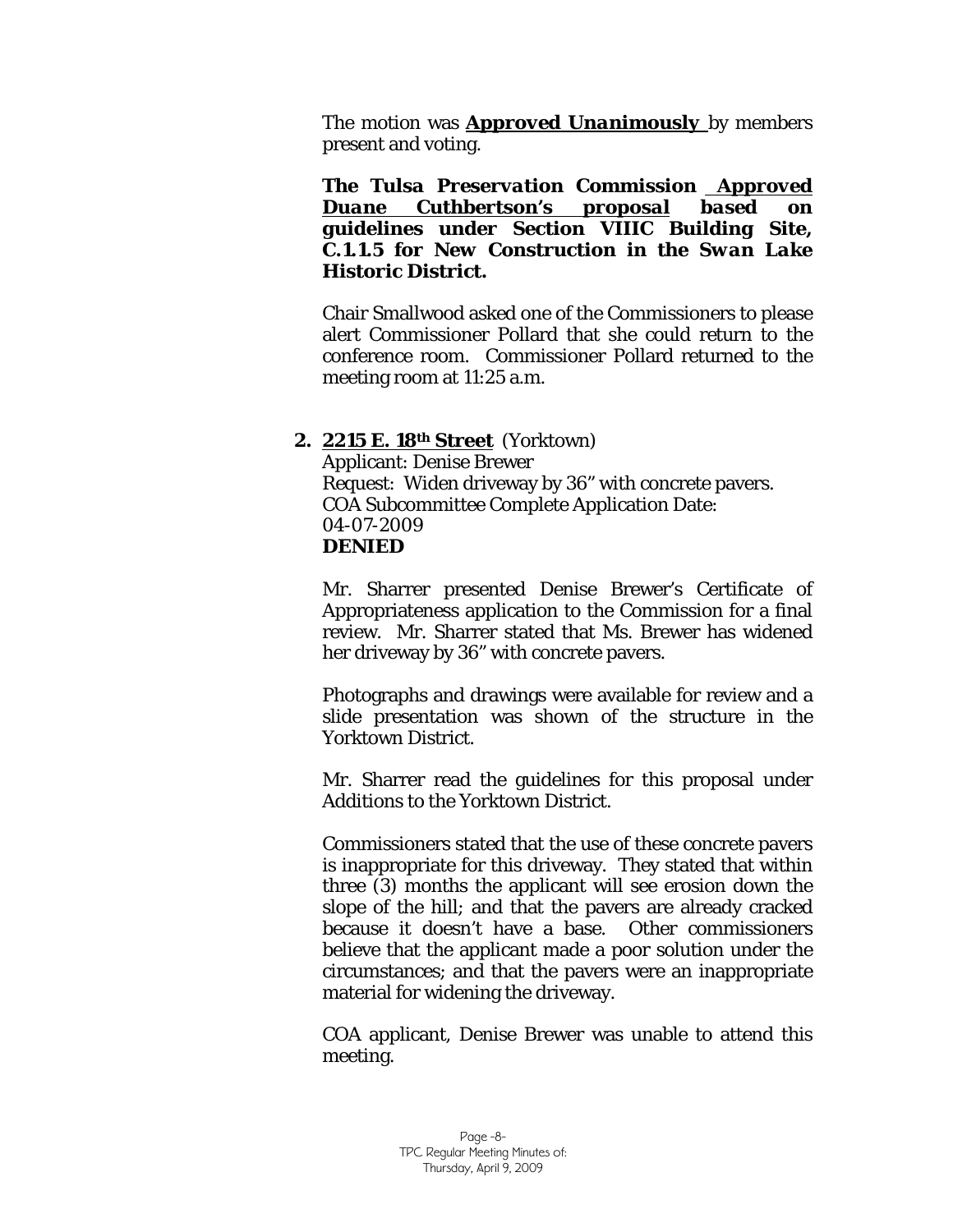Chair Smallwood asked Secretary Wood to please give her report of the recommendation from the COA Subcommittee on Ms. Brewer's application.

Secretary Wood stated that the COA Subcommittee considered Ms. Brewer's application to be complete at the April 7, 2009 meeting. She stated that the COA Subcommittee recommended by a unanimous vote to *Deny Ms. Brewer's* proposal for *Additions* based on the appropriate design guidelines for additions.

Secretary Wood stated that she would like to make a motion to deny Ms. Brewer's application.

Commissioner King seconded the motion.

After further review of this application, Chair Smallwood asked for roll call to be announced.

#### **By a show of hands, all "In Favor" of the motion to "***Deny"* **Denise Brewer's application:**

- (1) Chair Smallwood;
- (2) Vice-Chair Sober;
- (3) Secretary Wood;
- (4) Charles Gilmore;
- (5) Mary Lee Townsend;
- (6) Robert Shears;
- (7) Matt King;
- (8) Kristen Bergman;
- (9) Jim Turner;
- (10) Pamela Curtis;
- (11) Bob Winchester;
- (12) Elizabeth Wright; &
- (13) Anne Pollard;

#### **All Opposed:**

None;

#### **All Abstaining:**

None;

#### **All not present during this vote:**

The motion was *Approved Unanimously to Deny* by members present and voting.

#### *The Tulsa Preservation Commission Denied Denise Brewer's proposal based on guidelines*

Page -9- TPC Regular Meeting Minutes of: Thursday, April 9, 2009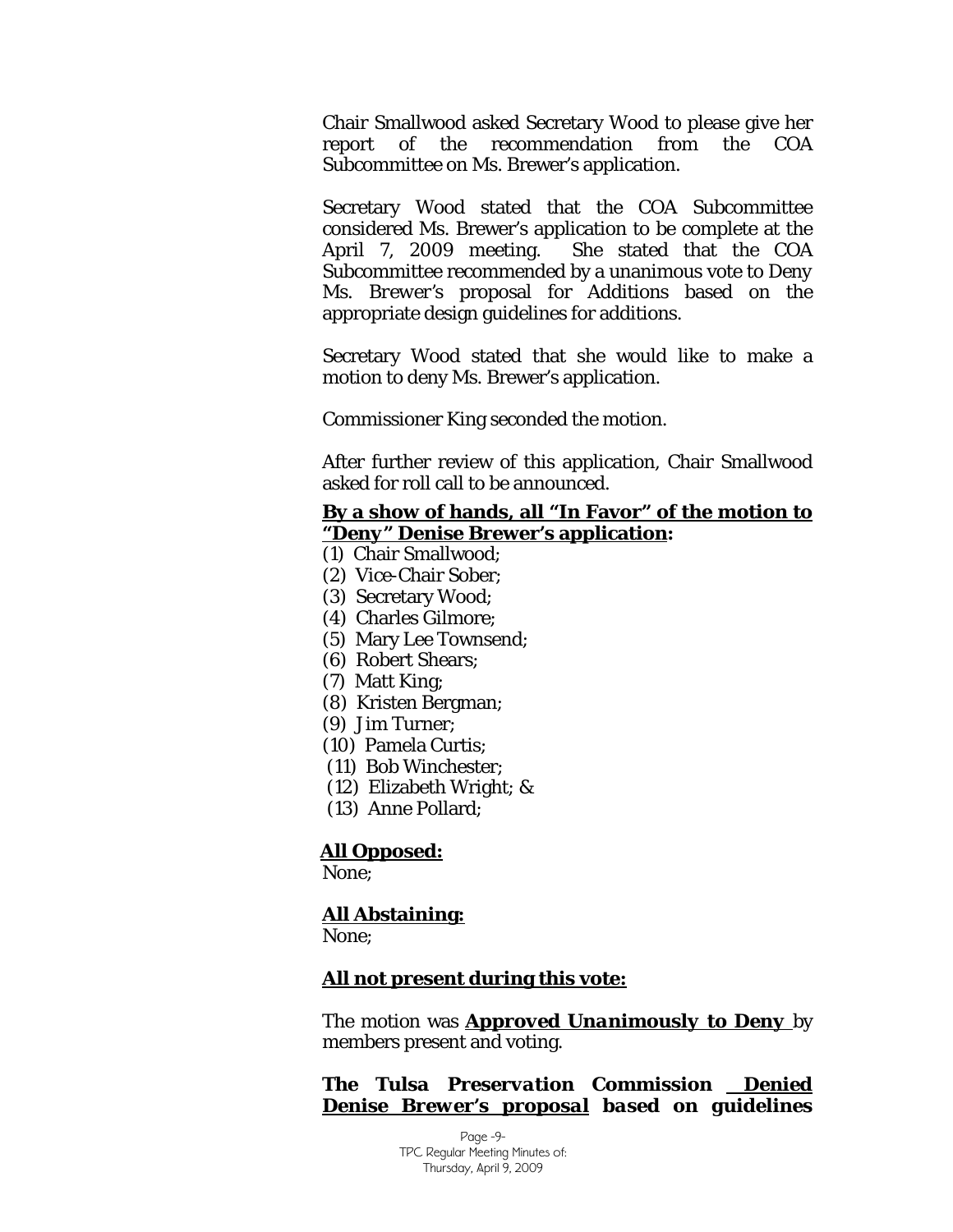*under Section VIIIB General Requirements, B.1.0.1, B.1.0.2 & B.1.0.3 for Additions to Existing Residential Structures for the Yorktown Historic District.*

## **B. Rules & Regulations Committee**

Rules & Regulations Committee Chairman Charles Gilmore had no report.

# **C. Outreach Committee**

Outreach Committee Chairperson Kristen Bergman reported that the next Outreach Committee meeting will be at Elote, 5th & Boston at 11:30 a.m., on Friday, April 17, 2009.

Chair Smallwood moved to Agenda Item 7. Staff Report.

## **5. Staff Report**

The April Staff Report was distributed to the Commission prior to this meeting by email. Ms. DeCort was happy to report that the downtown survey will be completed in September of this year. She reported that we have been allocated \$13,000.00 for this fiscal years' Certified Local Government (CLG) program and that the Commission will be asked to consider how the funds should be spent. She added that the funds could be spent toward National Register nominations; on publications; for training; or for travel. CLG funding will be placed on next months' agenda for consideration.

Ms. DeCort informed the Commission that the Tulsa Preservation Commission now has Internet communication on "Twitter."

## **4. Chair Report**

Chair Smallwood reported that she had distributed copies of an invitation to Oklahoma's 21st Annual Statewide Preservation Conference from the State Historic Preservation Office (SHPO). She stated that the conference will be held in Lone Wolf, Oklahoma for 3 days from June 3-5, 2009 at the Quartz Mountain Resort Arts and Conference Center. Chair Smallwood stated that SHPO will be giving the Tulsa Preservation Commission an award at the conference. She encouraged all the commission members to please try to attend this year's event. A schedule-at-a-glance is included along with the invitation. For more information about the conference and about registration, please go to [www.okhistory.org/shpo/events](http://www.okhistory.org/shpo/events).